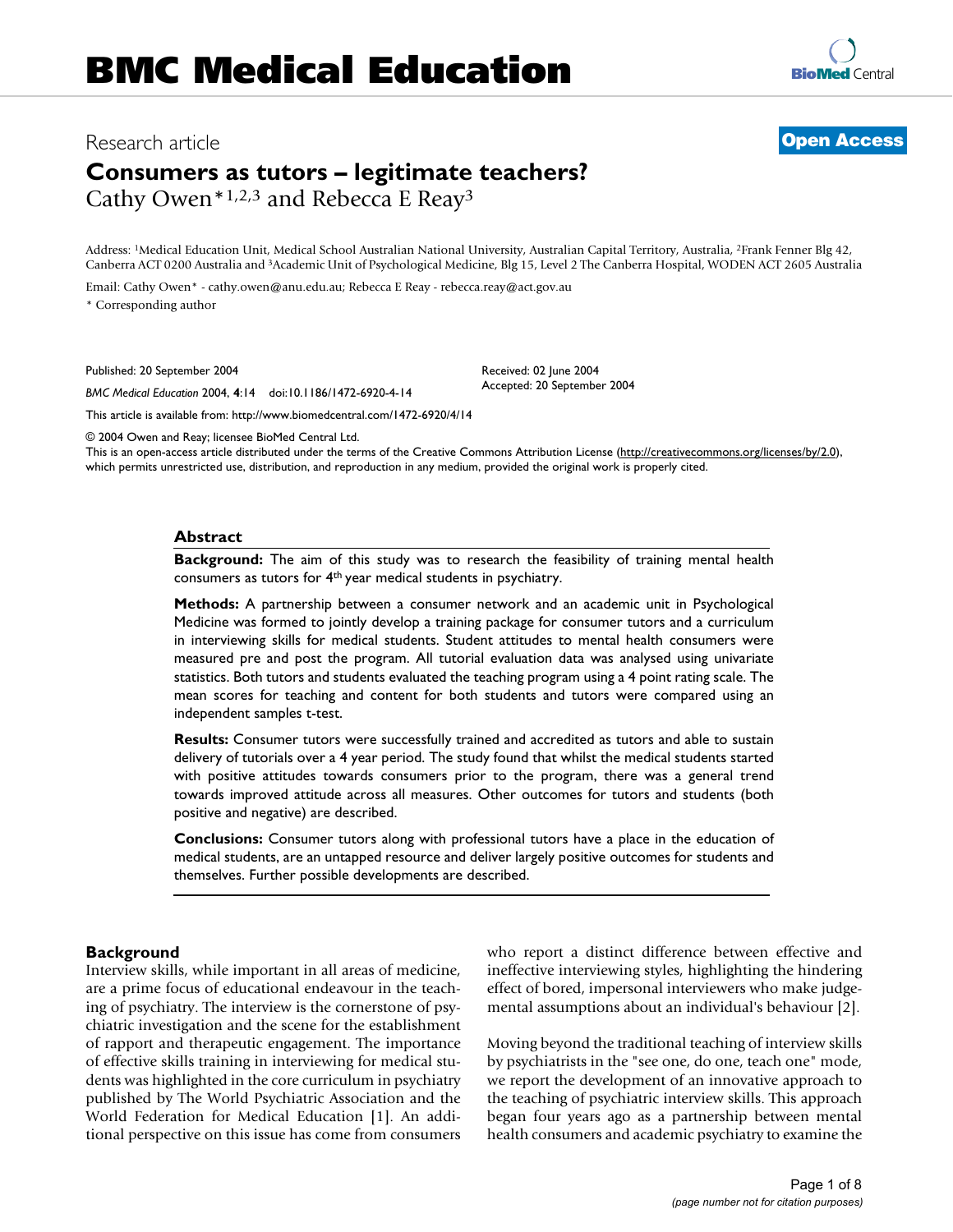ongoing feasibility of training mental health consumers as tutors for 4th year medical students in psychiatry. The idea is based on the belief that consumers have a legitimate experience to share and a rich skill base on which to draw. The purpose of this ongoing project is to contribute to the ultimate development of a workforce of medical practitioners with clinical assessment skills that are better tailored to the needs of mental health consumers. More immediate potential benefits are the promotion of an engaging curriculum in psychiatry for students, offering direct meaningful contact with mental health consumers.

#### *Literature review*

Consumers and patients are not new to medical education, offering a unique perspective on their experiences with the health system. There are 3 levels of consumer participation in education. Consumers may be the subject of teaching tutorials (a demonstration), a visitor to a tutorial (sharing their experiences with few guidelines) or a paid trained tutor delivering an agreed curriculum (a 'consumer tutor'). Consumer tutors are distinct from 'professional tutors' (those with a career obligation to teach) a distinction that does not imply a lack of professionalism regarding the consumer tutor. The issue of language is not trivial: the local user support network was committed to the term 'consumer' rather than other common labels like client or patient. The language used was chosen for the perception of action and autonomy and to reflect respect for the role and to make it clear to students and staff that these people were a committed part of the teaching workforce, not visitors only present to tell of their (often negative) experiences.

This work drew on the Partners in Arthritis project [3] that demonstrated that arthritis patients are at least equal to Consultant Rheumatologists in the teaching of examination techniques for arthritis. Related work included the use of families with experience of paediatric illness in the growth of communication skills for medical students [Reynolds 2003: personal communication] and the use of clinical teaching assistants in pap smear training [Vivienne O'Brien 2003: Personal communication]. Consumer and carer involvement in mental health education has been documented: nurse education by a consumer academic [4] with largely positive outcomes, user and carer involvement in curriculum development and delivery in interprofessional postgraduate mental health education [5], a randomised trial of brief mental health staff training by consumers with positive post-training attitudes from those taught by consumers [6] and a reminder that there are few published examples of the translation of policy rhetoric regarding consumer and carer involvement in education into teaching reality [7]. In the local area, consumers are involved in Mental Illness Education ACT (MIEACT), a national non-profit outreach education project to high school students and community groups, which aims to reduce stigma and improve mental health literacy of young people [8]. In all these projects consumers were trained, assisted in ongoing curriculum review and contributed their lived experience in the domain of interest. Despite this fertile environment for the establishment of this project and the growing consumer and carer action in psychiatry in general, there was no literature identified using trained consumers in teaching psychiatry to medical students.

In summary this project set out to train and support mental health consumers as consumer tutors for the delivery of a jointly developed curriculum for 4th year medical students in effective approaches to interviewing. There was commitment to evaluate the effectiveness of the teaching in terms of (i) changing student attitudes towards consumers, (ii) preparing students for a common examination in psychiatry, (iii) monitoring consumer tutor involvement and feedback.

# *The Setting*

The project was set in a medical school (University of Sydney) undergoing transition to graduate entry, with adult self-directed and problem based learning models providing an opportunity to students keen to explore new ways of learning. This environment of educational change added to student and staff enthusiasm to trial new ideas. There was recognition that carers and consumers required the same respect and courtesy as professional tutors, and inequities such as only being paid travel expenses were unsatisfactory [9]. Consumer consultant positions were established to improve the relevance and user friendliness of psychiatry services using trained, paid and supervised staff [10].

# **Methods**

### *Phase 1: Curriculum development*

The Academic Unit of Psychological Medicine approached consumers from the local mental health consumer network seeking expressions of interest to join a steering committee to oversee the project. Consumers were involved at all stages including planning, development, implementation and evaluation. The steering committee met weekly to determine an approach to consumer tutor recruitment and training, and to author the student curriculum for delivery.

### *Consumer tutor development*

Consumer tutors were recruited, trained in small group methods and assessed. The assessment task was a nineitem quiz. Typical questions included "List three strengths of working in small groups" and "List three strategies to get a discussion going amongst students". Those who wished to teach were then allocated in pairs to a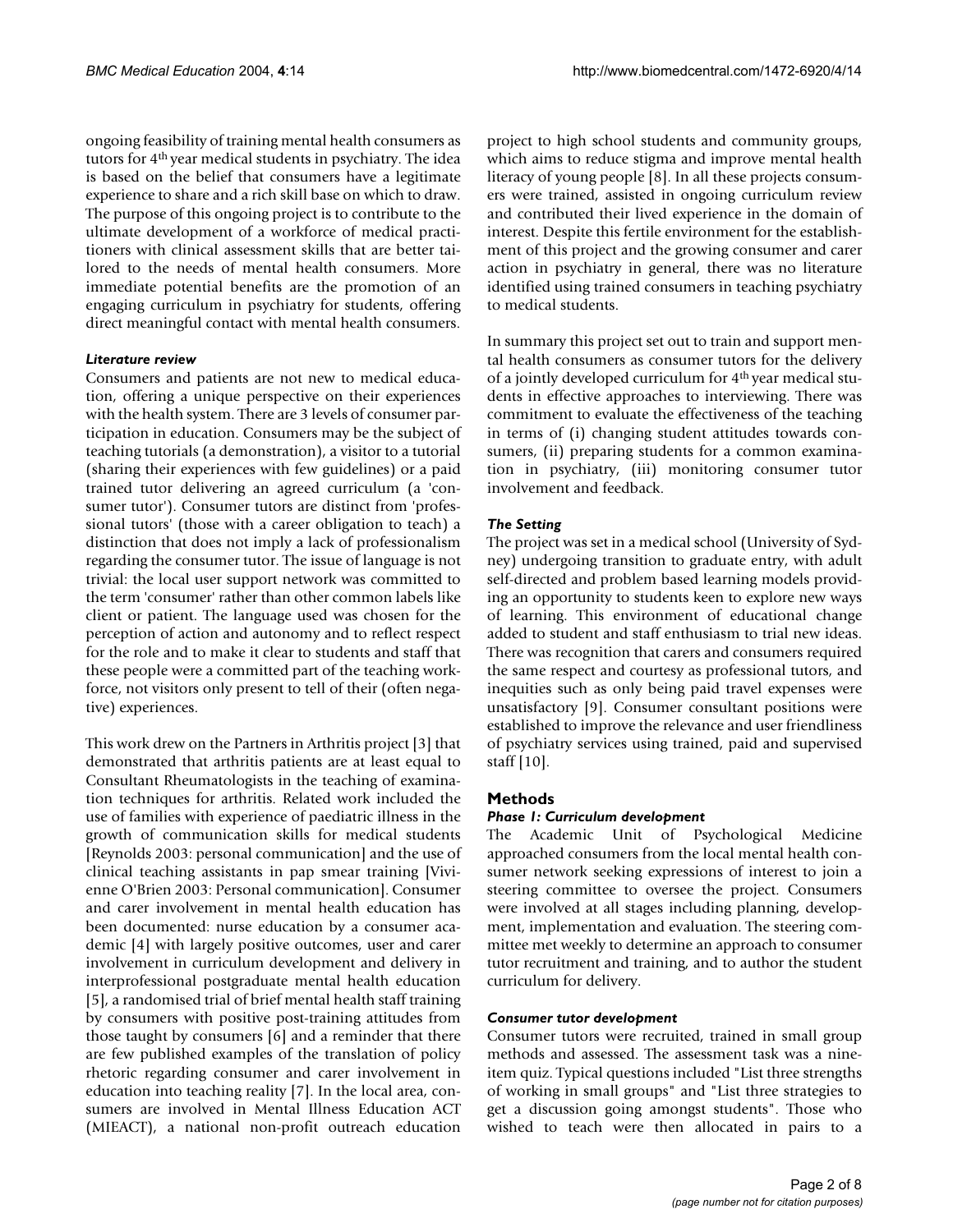consistent student group of six to eight students for weekly tutorials over seven weeks. Consumer tutors conducted the planned curriculum, provided feedback on each tutorial and contributed to curriculum review.

Evaluation of the content of the curriculum, the quality of the teaching and handouts was measured using a 4-point Likert scale  $(4 = \text{excellent}, 3 = \text{good}, 2 = \text{fair}, 1 = \text{poor})$  followed by an open comment item. After each tutorial consumer tutors were debriefed by academic staff and arrangements for the following tutorials confirmed. An expedient payment method was established. Over time, consumer tutors and academic staff periodically reviewed tutor and student feedback and decided on tutorial modification.

# *Partnership establishment*

The steering committee comprised six consumers, three with previous teaching experience at secondary or tertiary level. Professional approaches were adopted for recruitment, training, assessment, graduation and payment. Academic staff drafted a structure for consumer tutor training completed by the committee. The committee determined the priorities for the student curriculum and each oversaw the writing of a tutorial in conjunction with academic staff. Consumer input was central and meaningful rather than at the level of editing academic staff work. The committee were paid regular sitting rates for committee attendance. The steering committee met during the first trial to review progress, an overseeing role replaced later by the consumer tutors themselves.

### *Consumer tutor recruitment and training*

Expressions of interest from potential consumer tutors were sought through the consumer network against selection criteria. These included the essential criteria of being a current consumer of mental health services and having an interest in the development of medical student interviewing skills. Desirable criteria included previous experience in teaching. Applications were reviewed by the steering committee and all applications for training were accepted. Payment for training and tutoring was set at the current university casual tutor rates appropriate to qualifications.

Recruitment resulted in a cross section of consumers including several 'marginalised consumers' who are usually under represented in such activities Three training cycles have occurred with 20 consumers (12 women, 8 men) commencing training and 18 consumers graduating from training. Fifteen consumer tutors have taught over the four years, whilst three decided after graduation that they did not wish to teach. Drop out occurred because of illness, disinterest or realising that tutoring was more difficult than first imagined.

The tutor training program comprised six weekly, one and a half hour tutorials delivered by academic staff encouraging discussion, controversy and practice in a supportive environment. See Table [1](#page-3-0) for a summary of the consumer tutor training program. A graduation ceremony was conducted and the Dean of the clinical school awarded university badged completion certificates, although the university did not formally accredit the course. Trainee tutor evaluations revealed they valued the training experience, reporting a sense of initial nervousness later replaced by a sense of assurance of their own abilities.

### *Phase 2: Curriculum delivery*

#### *Student participation*

Students in one of four teaching centres of the University of Sydney participated in the consumer tutor-led tutorials. Students were oriented by academic staff and completed a pre-participation measure. This measured student attitudes to mental health consumers adapted from work on the 'hated patient' [11]. Five statements were rated on a five point Likert scale (strongly agree to strongly disagree). Typical items included "I value learning from consumers" and "I would like mental health consumers as part of my practice." The final item was an open-ended question about concerns in interviewing.

Students were then introduced to their consumer tutors and participated in an 'ice breaker' session involving an interactive board game designed to sensitise medical students to the experience of being a mental health consumer. This was followed by six tutorials which both consumer tutors and medical students evaluated using the same measure. Students repeated the attitude measure at the end of the program and completed assessment tasks as per the university requirements. Students also participated in a seminar series (including didactic teaching on interview content) with professional tutors similar to that delivered in the other teaching centres. All tutorial evaluation data was analysed using univariate statistics. The pre and post attitude measure was compared using term group means (as completion was anonymous) using an independent samples t-test. The mean scores for teaching and content for both students and tutors were compared using an independent samples t-test.

# **Results**

### *Delivery of the student curriculum*

The student curriculum was developed as six one-hour tutorials (see Table 2 for a summary).

The tutorials were delivered by pairs of consumer-tutors to small groups of six to eight medical students. The tutorials were graded in terms of level of difficulty beginning with general discussion of sensitive interviewing styles, role playing with tutors, followed by live interviews with vol-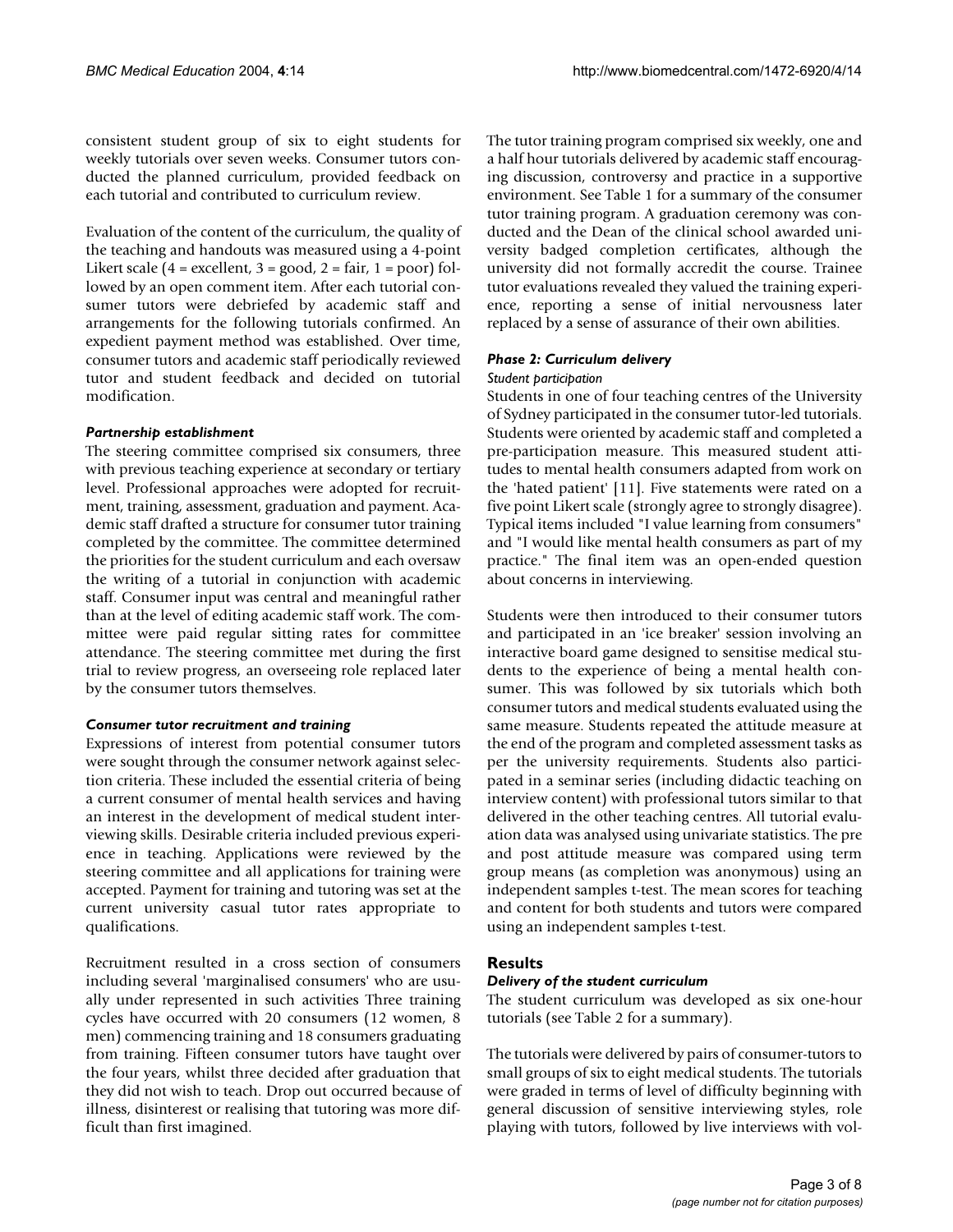| <b>Session</b> | Topic                                                  | Content                                                                                                                                                               |
|----------------|--------------------------------------------------------|-----------------------------------------------------------------------------------------------------------------------------------------------------------------------|
|                | Orientation to 4 <sup>th</sup> year medical students   | What have they learnt so far? What other teaching and experiences do they<br>receive during the psychiatry term? What are the characteristics of medical<br>students? |
|                | Working in small groups                                | Why are groups effective learning settings? How do groups work? How do<br>you manage dominant and quiet group members?                                                |
|                | Giving effective feedback                              | Strategies to improve giving and receiving feedback with hands on practice                                                                                            |
| 4              | Review of the student curriculum                       | Practice delivery of the planned student material through small group role-<br>play                                                                                   |
|                | Review of the student curriculum                       | Practice delivery of the planned student material through small group role-<br>play                                                                                   |
| 6              | Trouble shooting, problem solving and tutor assessment | Common fears amongst the trainee tutors? What will go wrong? How to<br>deal with inability to attend? Completing the written assessment                               |

<span id="page-3-0"></span>

|  |  |  |  |  | Table 1: Content of 'consumers tutor' training program |
|--|--|--|--|--|--------------------------------------------------------|
|--|--|--|--|--|--------------------------------------------------------|

**Table 2: Content of Consumer tutor-led tutorials for medical students.**

| <b>Session</b> | <b>Title of session</b>         | Content                                                                                                                                                                                                              |
|----------------|---------------------------------|----------------------------------------------------------------------------------------------------------------------------------------------------------------------------------------------------------------------|
| "Ice breaker"  | Lemon Looning Board Game        | An interactive game designed to simulate the experience of a mental health consumer.                                                                                                                                 |
|                | 'Person centred interviewing'   | Discussion about medical student concerns re interviewing, dealing with fears and previous<br>experience of psychiatric contact.                                                                                     |
|                |                                 | Role play-Practicing sensitive interviewing styles                                                                                                                                                                   |
|                | 'Dealing with sensitive issues' | Further developing effective interviewing styles for the purpose of exploring social and family<br>circumstances, talking about lifestyle including sexuality, drug use, relationships and parenting.                |
|                | "Reality Check"                 | Dealing with fixed beliefs and delusions. Using the therapeutic relationship to enhance<br>understanding of patients affected by delusions and hallucinations.                                                       |
| 4              | "Art Express"                   | Developing skills in talking about self harm.<br>Activity: using an art therapy exercise to more effectively respond to people who are depressed.                                                                    |
|                | "Bringing it all together"      | Practice interviews with volunteer in-patients and using peer discussion for feedback.<br>Aims: practicing sensitive interview skills for history taking.                                                            |
| 6              | "Dealing with the unexpected"   | Practice interviews with volunteer in-patients and using peer discussion for feedback.<br>Aims: dealing with time constraints, dealing with challenging or unexpected behaviour, effectively<br>closing an interview |

unteer inpatients from the psychiatric unit. Each tutorial included discussion of the pertinent issues, practice, review by the practicing student and feedback from peers and consumer tutors. The consumer tutors independently facilitated and participated in the tutorial without the involvement of academic staff who was available to assist if needed. They were rarely required (usually to resolve room double bookings). The curriculum and written materials underwent several revisions in response to feedback aimed at improving interactivity and clarity. Consumer tutors used the ground rules set out in training for dealing with absences. Reserve tutors were introduced at the start of the term so they were familiar to students if required. Tutor pairs were able to support each other and compensate for ebbs and flows in performance.

The consumer tutors debriefed following each tutorial with academic staff. These meetings were an important opportunity for tutors to give positive and constructive feedback to each other as well as addressing ways to improve their delivery of the tutorials. They discussed problems and obstacles and brainstormed effective solutions. The larger consumer tutor group contributed to successfully resolving most conflict. Discussions were frank. Formal mediation was used to resolve a conflict between two tutors, in dispute over matters beyond teaching. Mediation was successful in terms of allowing ongoing involvement in teaching for both people. Academic staff informally debriefed the students during other tutorials. While a few students complained about the whole experience of being taught by a consumer, most students were positive. Indeed many reported they used the consumer tutors as a sounding board for other interview-related experiences during the week, seeking advice about alternative styles and approaches.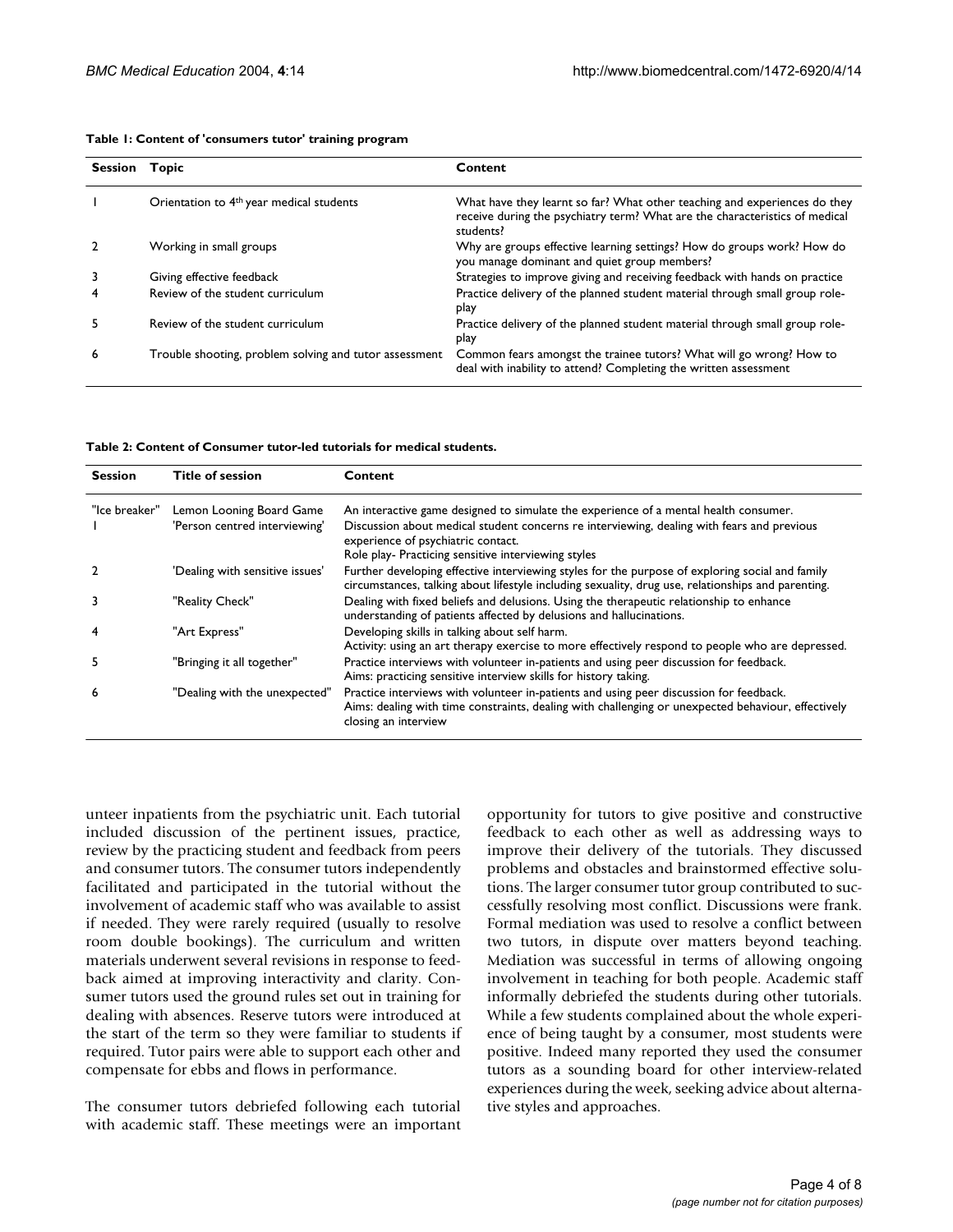#### *Tutor maintenance*

Like all tutors, the consumer tutors required support, stimulation and refreshment. This happened in the tutorial debriefs outlined and in occasional workshops to review feedback, revise curriculum and refresh skills. Consumer tutors were encouraged to present reports of their experiences at appropriate meetings and received a national award for consumer research. Consumer tutors' motivation particularly increased when clinical mental health staff asked them about their teaching experiences and recognised that the individual had made many gains since the last episode of acute care.

Consumer and professional tutors were commonly concerned about intervening illness and the impact on teaching. Some consumer tutors became acutely unwell during the term and required care. As a result they developed an agreement to postpone their involvement in the tutoring whilst they received necessary treatment. Consumer tutors and students were understanding of this and students had a rare experience of the longitudinal patterns of an illness and the person.

#### *Student attitudes*

Out of a total cohort of 104 medical students, students completed the pre ( $n = 72$ ) and post ( $n = 68$ ) attitudes questionnaire using a 5 point scale (5 = strongly agree, 4  $=$  agree, 3 = uncertain, 2 = disagree, 1 = strongly agree). A comparison of mean scores on 3 items reflecting student attitudes towards consumers was conducted using an independent samples t-test. Results showed that prior to the program the medical students began with positive attitudes towards learning from consumers ( $n = 57$ ,  $x = 3.89$ , s.d. = .865) and working with mental health clients ( $n =$ 72,  $x = 3.68$ , s.d. = 747). Whilst there was a general trend towards further improvement in their attitudes, their mean scores pre and post the program were not significantly different. However, the medical students did show a significant improvement in their belief that "clients in psychiatric units give reliable histories" ( $n = 72$ ,  $x = 3.07$ , s.d. = .657,  $p < .005$ ) (see Table [3](#page-4-0)). This general improvement in attitudes to learning from and working with consumers was reflected in the open comments (see sample of comments in Table [4\)](#page-5-0).

In addition, students' greatest concern regarding interviewing mental health consumers changed before and after the teaching. Before, students were preoccupied with violence in the interview. At the conclusion of the program, students remained concerned about violence and unpredictable reactions. However, they reported increased concern with their ability to build rapport, engage and understand the client. The program has since been modified to address their concerns about violence early on in the training.

#### *Tutorial evaluations*

Tutor and medical student evaluations using a 4-point Likert scale (4=excellent, 3=good, 2=fair, 1=poor) were returned on 452 occasions. Analysis of the mean scores of students on the quality of the 'teaching' and 'content' of the program revealed favourable ratings ('teaching'  $n =$ 450, x = 2.81, sd.76; 'content':  $n = 451$ , x = 2.82, sd= .689). Whereas, tutors tended to rate the program even higher  $($ 'teaching': n = 372, x = 3.08, sd = .510; 'content': n = 369,  $x = 3.14$ , sd=.496). A comparison of the mean scores of students and tutors using an independent samples t-test showed that this difference was statistically significant (p < 0.001), see Table [5.](#page-5-1) Open comments about the program varied as shown in Table [6](#page-5-2).

#### *Assessment*

All medical students who participated in the consumers as tutors program passed the university wide assessment of an observed psychiatric interview rated against defined criteria.

<span id="page-4-0"></span>

| Table 3: Comparison of mean scores of student attitudes pre and post the program. |  |  |
|-----------------------------------------------------------------------------------|--|--|
|-----------------------------------------------------------------------------------|--|--|

| <b>Statement</b>                                                                              |      |    |       |       | Pre and Post N= Mean Std. Deviation Sig. (2-tailed t-test) |
|-----------------------------------------------------------------------------------------------|------|----|-------|-------|------------------------------------------------------------|
| "I value learning from mental health clients"                                                 | Pre  | 72 | 3.89  | .865  | .731                                                       |
|                                                                                               | Post | 68 | 3.94  | .929  |                                                            |
| "Clients in psychiatric units give reliable histories"                                        | Pre  | 72 | 3.07  | .657  | .005                                                       |
|                                                                                               | Post | 66 | 3.42  | .805  |                                                            |
| "As a doctor I would like mental health clients as part of my continuity<br>of care practice" | Pre  | 72 | 3.68  | .747  | .084                                                       |
|                                                                                               | Post | 68 | 3.91  | .824  |                                                            |
| Total                                                                                         | Pre  | 72 | 10.64 | 1.550 | .063                                                       |
|                                                                                               | Post | 68 | 11.18 | 1.836 |                                                            |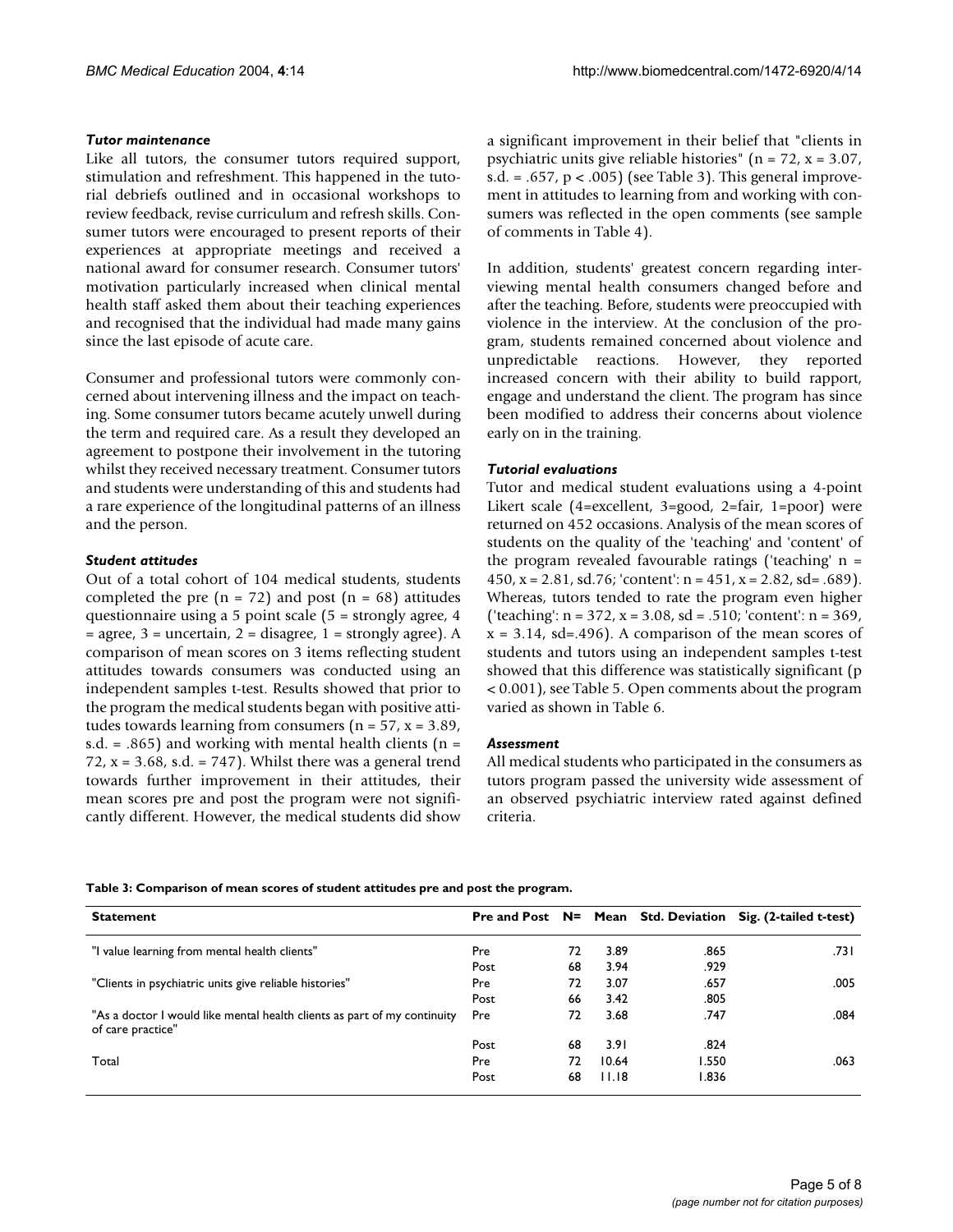#### <span id="page-5-0"></span>**Table 4: Sample of medical students' open comments pre and post program**

| <b>Pre training</b>                                                                         | Post training                                                                                                                                                                                   |
|---------------------------------------------------------------------------------------------|-------------------------------------------------------------------------------------------------------------------------------------------------------------------------------------------------|
| "For our purposes, consumers lack the ability to instruct us with<br>relevant information." | "The consumers give us insight into what it is like to be on the other<br>side of the mental health system. This is invaluable in helping us to be<br>better doctors and increase our empathy." |

<span id="page-5-1"></span>**Table 5: Analysis of mean scores on the quality of the 'consumers as tutors' program.**

|          | Tutor/student | $N =$ | Mean | <b>Std. Deviation</b> | Sig. (2-tailed t-test) |
|----------|---------------|-------|------|-----------------------|------------------------|
| Content  | Student       | 45 I  | 2.82 | .689                  | .000                   |
|          | Tutor         | 369   | 3.14 | .496                  |                        |
| Teaching | Student       | 450   | 2.81 | .760                  | .000                   |
|          | Tutor         | 372   | 3.08 | .510                  |                        |

#### <span id="page-5-2"></span>**Table 6: Open comments about the quality of teaching:**

I am impressed with the astute feedback which is encouraging and critical"- Medical student.

"It was helpful. The tutors explained that even if the interview was going nowhere to keep persisting gently as the patient is just sizing you up"- Medical Student.

"The consumers are a valuable source of encouragement and feedback"- Medical student.

"The students interviewed a patient and showed warmth, good questions and rapport. He did not press when the patient did not want to divulge"- Consumer- tutor.

#### **Discussion**

This project established the feasibility of training and supporting mental health consumers as tutors for delivery of a jointly developed curriculum for  $4<sup>th</sup>$  year medical students in effective approaches to interviewing. Training and delivery has continued requiring modest maintenance, perhaps in keeping with sustaining professional tutors. Consumer tutors have shown themselves to be reliable, professional in approach and amenable to feedback. Benefits for students (as measured in their open evaluations) included the extended experience of working with a consumer of health services, the development of a clearer perspective regarding consumer views and an opportunity to see people with mental illness in recovery. Students were at least as well prepared as their peers for a structured assessment in interviewing (from the combined effect of traditional and novel teaching). Students largely reported positive experiences, found the curriculum and delivery acceptable and saw tutor experience and knowledge as legitimate and valuable. Ideally it would have been useful to follow up medical students over a longer term to assess their psychiatric interviewing skill, however, this was not practically possible within this study.

The attempt to measure attitudes deserves discussion. Attitudes are recognised as an important component of curriculum development yet remain the personal business of each of us. It would be reasonable to see education as a means of working past one's own attitudes rather than seeking to refine or replace student attitudes. Guidelines for working with consumers in health care assume that "for consumer participation to be effective, all participants in the process need to respect the different skills and expertise of the other participants" [12]. In this study, student attitudes to consumers had a tendency to improve across all dimensions measured. On average the medical students began the program with largely positive attitudes to working with and learning from consumers which may explain the lack of statistically significant difference in their attitudes pre and post the program. In addition, a finding of lack of significance using a pre and post test design with a small sample of subjects is not usual. The one attitude measured that did improve throughout the program and reached statistical significance was towards mental health clients in psychiatric wards. This finding is understandable in light of the fact that the training took place within a psychiatric unit and the program incorporated practice at live interviews with clients from the unit.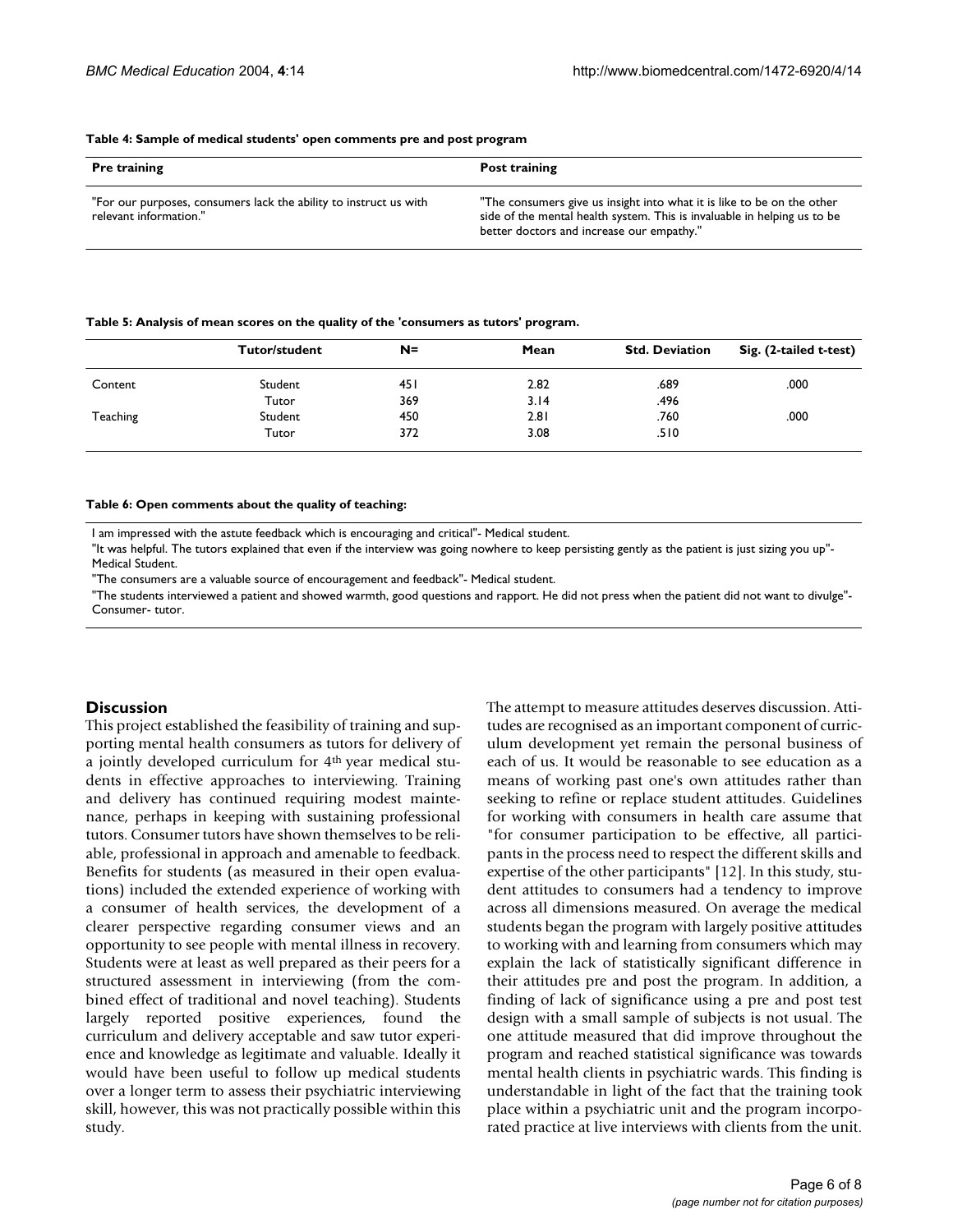In addition, the study found a change in the primary focus of medical student concerns regarding interviewing which moved from issues focused on the consumer (such as violence or unpredictability) to those focused on improving their skills in interviewing and seeing this as a worthwhile activity. In terms of their satisfaction with the training program, based on their open comments, the few students who objected at least had the challenge of working in an educational model they did not admire. This was thought provoking and engaging even if the response produced was negative.

Benefits for consumer tutors (as measured by their open evaluations) included enhanced self esteem and financial reward for work done. Consumer tutor curriculum development was novel such as utilising an art therapy vehicle to experience a non-pharmaceutical therapeutic device. Most consumer tutors have continued to teach, with appropriate breaks, and have mentored new tutors. Some have used this experience to step further into paid employment and to rehabilitate previous work skills. Consumer tutors have remained resilient and episodes of relapse appear to be multifactorial in origin (with teaching perhaps one of the factors). This robustness was also found in a study of psychological impact on consumers working in a peer support role in an acute care setting [13]. Consumer presentations have centred on the powerful personal effects of participation in learning new skills and gaining confidence. The largely positive ratings of tutors about the program was not as positive as the medical students, highlighting the need to evaluate both groups to adequately measure the effectiveness of the program.

Benefits for the health system included the placement of consumers in a 'professional' light. Consumer tutors shared the staff tearoom, were paid as other casual tutors and were seen as well contributors rather than being in the sick role. Professional tutors were aware of the consumer tutor teaching and perhaps viewed it as 'politically correct' rather than educationally effective. Dissemination of findings via service and conference presentations has helped address this common view.

Tutoring medical students is a skilful and potentially stressful role, and is not suitable for all mental health consumers. Following the training program some trained tutors realised that teaching was not their interest or strength (a proportion of whom did not teach at all). This was anticipated and should be factored into training plans. Some consumer tutors realised their tolerance level was insufficient to manage student junior skill level and found it hard to resist retelling their 'war stories' of difficult clinical encounters. This was a common theme in debriefing and required active refocusing on the curriculum of effective and ineffective interview techniques. The occasional protesting student required gentle persuasion to see that ongoing participation was a way of exploring contact with consumers. Like most education programs this approach did not run itself. Tutors required sustenance; feedback needed action and materials needed review. New tutors needed to be trained to add to the growing pool of available people. Despite these issues, our experience was that this was manageable and in keeping with maintenance of quality teaching by professional tutors.

We believe this model is another valuable option in a range of consumer involvement programs and could be replicated in health, emergency services and support agency education. Discussions have occurred with carers about possible involvement. At this stage it was decided to invite carers to speak about specific topics in the mainstream program as consumers see their expertise as fundamentally different to that of a carer. Despite the potential for use with other groups, our attempt to use this experience in refreshing interview skills in general practitioners was unsuccessful. Notwithstanding the diligent work by all parties, local general practitioners held fast to the view that consumer tutors would lack the emotional robustness to survive teaching. They were welcome to come and talk of their experience but were not seen as competent to deliver a curriculum. This may well have been shorthand for more complex issues of concerns about confidentiality, power and autonomy. This example reminds us, however, that health education is in change and that new strategies are required to engage today's students in experiences that will produce clinicians skilled to support effective consumer participation in healthcare.

# **Conclusions**

We have detailed a feasibility study which demonstrates a new level of consumer participation in the design, implementation and evaluation of a medical student training program. The effort has been sustained over four years with appropriate maintenance. Largely positive outcomes were seen for students, consumer tutors and the health care system. These included raising the profile of consumers as 'legitimate teachers' in medical education and contributing to an improvement in the attitude of medical students towards mental health consumers. Together the joint partners in the program were able to manage obstacles, such as, pessimistic attitudes towards the involvement of consumers and difficulties adhering to the curriculum. Adopting a continuous review of the feedback from both medical students and consumer tutors has helped to further refine our ability to deliver the curriculum and better support the participants. Lastly, our experience has been that consumer tutors are an untapped resource offering a richness of experience and a profes